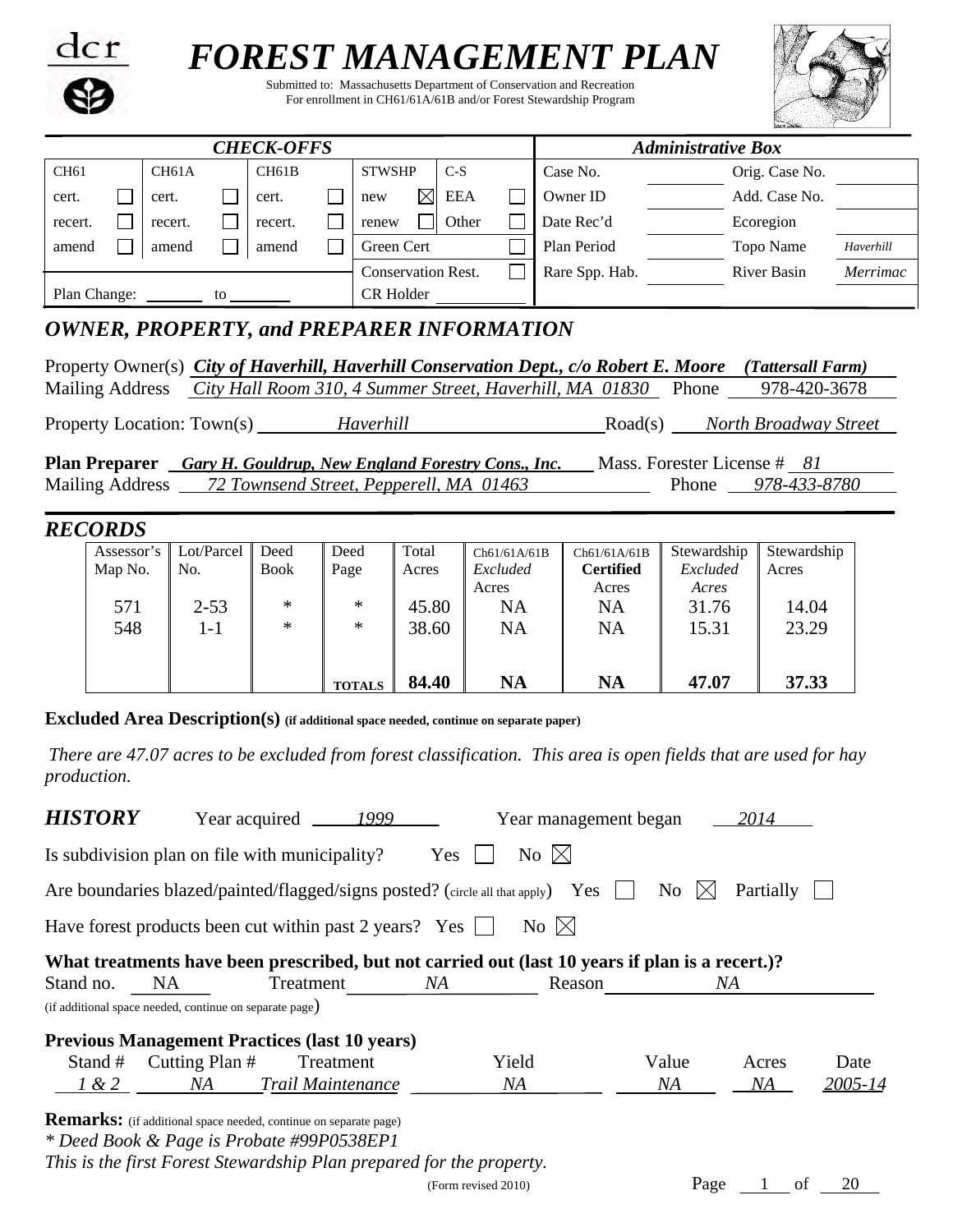### *RECORDS* (continued)

| Assessor's | Lot/Parcel $\parallel$ Deed |             | Deed          | Total | Ch61/61A/61B | Ch61/61A/61B     | Stewardship | Stewardship |
|------------|-----------------------------|-------------|---------------|-------|--------------|------------------|-------------|-------------|
| Map No.    | No.                         | <b>Book</b> | Page          | Acres | Excluded     | <b>Certified</b> | Excluded    | Acres       |
|            |                             |             |               |       | Acres        | Acres            | Acres       |             |
| 571        | $2 - 53$                    | *PRB        | $\ast$        | 45.80 | NA           | <b>NA</b>        | 31.76       | 14.04       |
| 548        | 1-1                         | *PRB        | $\ast$        | 38.60 | <b>NA</b>    | <b>NA</b>        | 15.31       | 23.29       |
|            |                             |             |               |       |              |                  |             |             |
|            |                             |             |               |       |              |                  |             |             |
|            |                             |             | <b>TOTALS</b> | 84.40 | NA           | <b>NA</b>        | 47.07       | 37.33       |

\* Deed Book & Page is Probate #99P0538EP1.

### *EXCLUDED AREA DESCRIPTION* (continued):

*There are 47.07 acres to be excluded from forest classification. This area is open fields used for hay production.* 

### *HISTORY* (continued):

| $*$ Stand # | Acres | Mgt. Practice | Yield | 'alue | rear |
|-------------|-------|---------------|-------|-------|------|
|-------------|-------|---------------|-------|-------|------|

*Trail maintenance is the only management that has been conducted in the forest.* 

*This is the first Forest Management Plan for the Tattersall Farm property.* 

| $Q$ wner $\theta$<br>$\sim$ $\sim$ $\sim$ | Farm<br>$\sim$ 0.110 $\sim$<br>ням<br>зан<br>ине | าwn |  |
|-------------------------------------------|--------------------------------------------------|-----|--|
|                                           |                                                  |     |  |

Page  $2$  of  $20$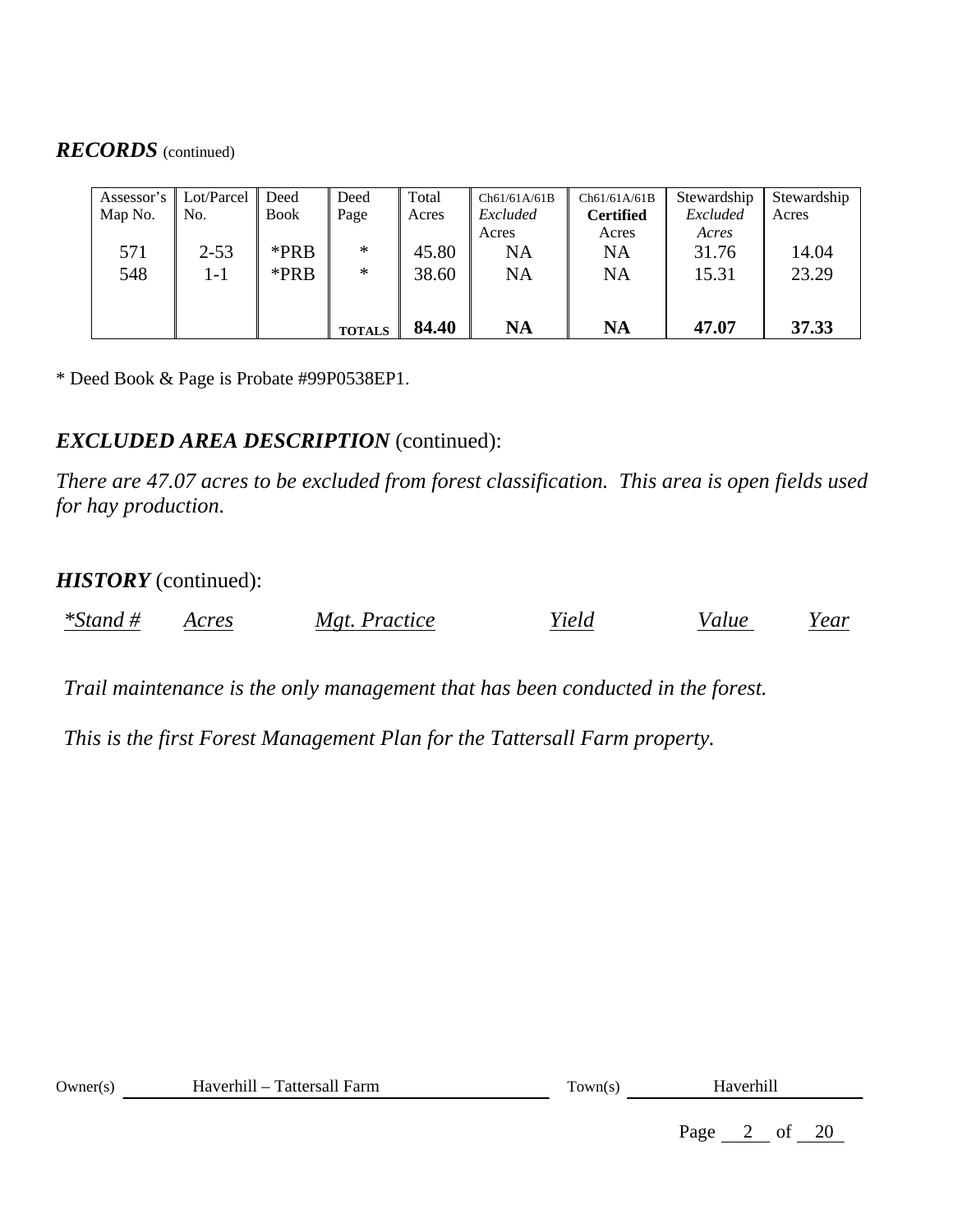

# **Property Overview, Regional Significance, and Management Summary**

The 84-acre Tattersall Farm property is located in a northwest section of Haverhill on the west side of North Broadway. The property is a very popular walking and hiking area. The property is in a semirural setting with residential dwellings being the primary land use in the area. The Crystal Lake Golf Club is located just north of the property. The nearest properties with long term protection include the Tattersall Farm John's Woods (65-acres) and the Crystal Lake Conservation areas (230-acres). The property is listed in the Haverhill Trails Committee guide: A Guide to Exploring Haverhill Trails. The Guide provides some history of the properties acquisition and past use:

 "*The Tattersall Farm was owned and operated by the Tattersall Family for a substantial portion of the twentieth century. The last surviving family member, Mary Alice Tattersall, who died in 1999, entrusted her family's 150-acre farm to the City of Haverhill (which also includes John's Woods). The gift imposed specific conservation and open space preservation restrictions so that the Tattersall Farm would be preserved. At the same time, she granted the farm's managerial rights to the Tattersall Farm Charitable Foundation Trust, which is obligated to preserve the Tattersall Farm, to protect its wildlife and conservation interests, and to inform and educate on matters relating to farming and environmental conservation.*" (Haverhill Trails Committee, 2009).

The property is currently used for the production of hay in the open fields. Kimball Farm of Haverhill harvests hay annually. Corn has been planted and harvested in the past as well.

The property lies in the Merrimack River Watershed. Water that passes through the property flows south into Creek Brook which is the properties southwestern boundary. From Creek Brook water enters the Merrimack River just over one mile south of the property.

The property consists of open fields used for agriculture (56%), mature woodlands (15%), and developing and early successional forest (29%). Timber resource quality ranges from poor to high. White pine timber resources in particular tend to be poor to fair in form and timber quality which has resulted from weevil damage and growth in abandoned fields at a young age. A high component of white ash is developing on the north central section of the property. These white ash pole sized trees and saplings. A quarantine of white ash forest products in Essex County was recently imposed by the USDA due to the presence of the Emerald Ash Borer found in North Andover. The white ash trees will be monitored during this ten year management period for its presence. A few very large diameter hardwood trees (30" DBH+) exist and are unique features along the existing trails. The forest has not been managed for timber production in the past. Invasive and non-native vegetation on the property is prolific. Firebush, honeysuckle, bittersweet, multiflora rose, buckthorn, and Japanese barberry are extremely dense in the understory in most areas of the forest.

Forest soils on the property include moderately well drained fine sandy loam soils (Woodbridge-Montauk) and poorly drained fine sandy loam soils (Ridgebury-Whitman-Leicester). The forest soils are productive and capable of producing high quality timber resources.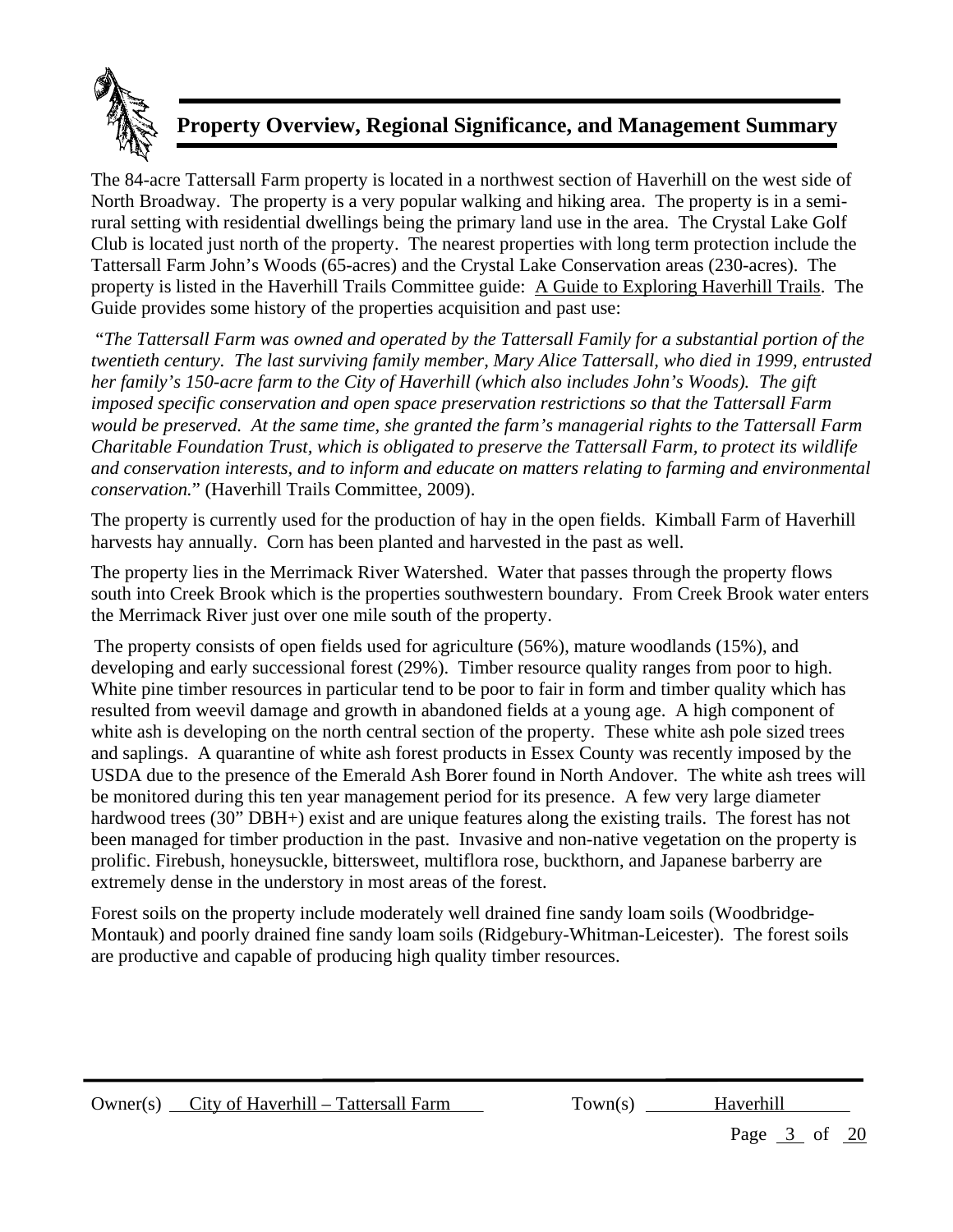

# **Property Overview, Regional Significance, and Management Summary**

Members of the Tattersall Farm Charitable Foundation Trust have developed the following goals for the Tattersall Farm property:

Management will focus on promoting a healthy forest environment for the safety and enjoyment of the residents of Haverhill and others who will visit the property. The Foundation would like to specifically accomplish the following on this property:

- Enhance both the quality and quantity of future timber products;
- Control and reduce the presence and establishment of invasive species;
- Improve forest regeneration and aesthetics;
- Enhance wildlife habitat by diversifying tree age and species;
- Protect the water quality; and
- Improve existing trails and create a self-guided stewardship trail for public education and enjoyment.

Trail maintenance and interpretive signage will be a priority on this forest for the safety and forest stewardship education of those using the property.

Wildlife habitats will be enhanced through the timber harvesting practices. Creating multiple age classes within the forest will benefit a variety of wildlife species. Identifying large "Legacy Trees" will be done to promote "Old Growth" characteristics within the forest where these trees exist and where this practice is applicable.

Reducing and controlling the presence of invasive species on the property is desired by the Tattersall Trust members. Harvesting forest products to encourage soil scarification and native tree species establishment will be considered as well as mechanical and chemical control methods during this ten year management period.

All forest management activities will be sensitive to protecting water quality, soils, cultural resources, wildlife habitats, rare and endangered species and their habitats, aesthetics and recreational values. When harvesting timber resources on the property a Chapter 132 Cutting Plan will be filed with the Department of Conservation and Recreation. The Division of Fisheries and Wildlife's Natural Heritage & Endangered Species Program (NHESP) will make recommendations to protect any special vegetation or wildlife and their habitats should they exist on the property.

| Town(s) | Haverhill |
|---------|-----------|
|         |           |

Page 4 of 20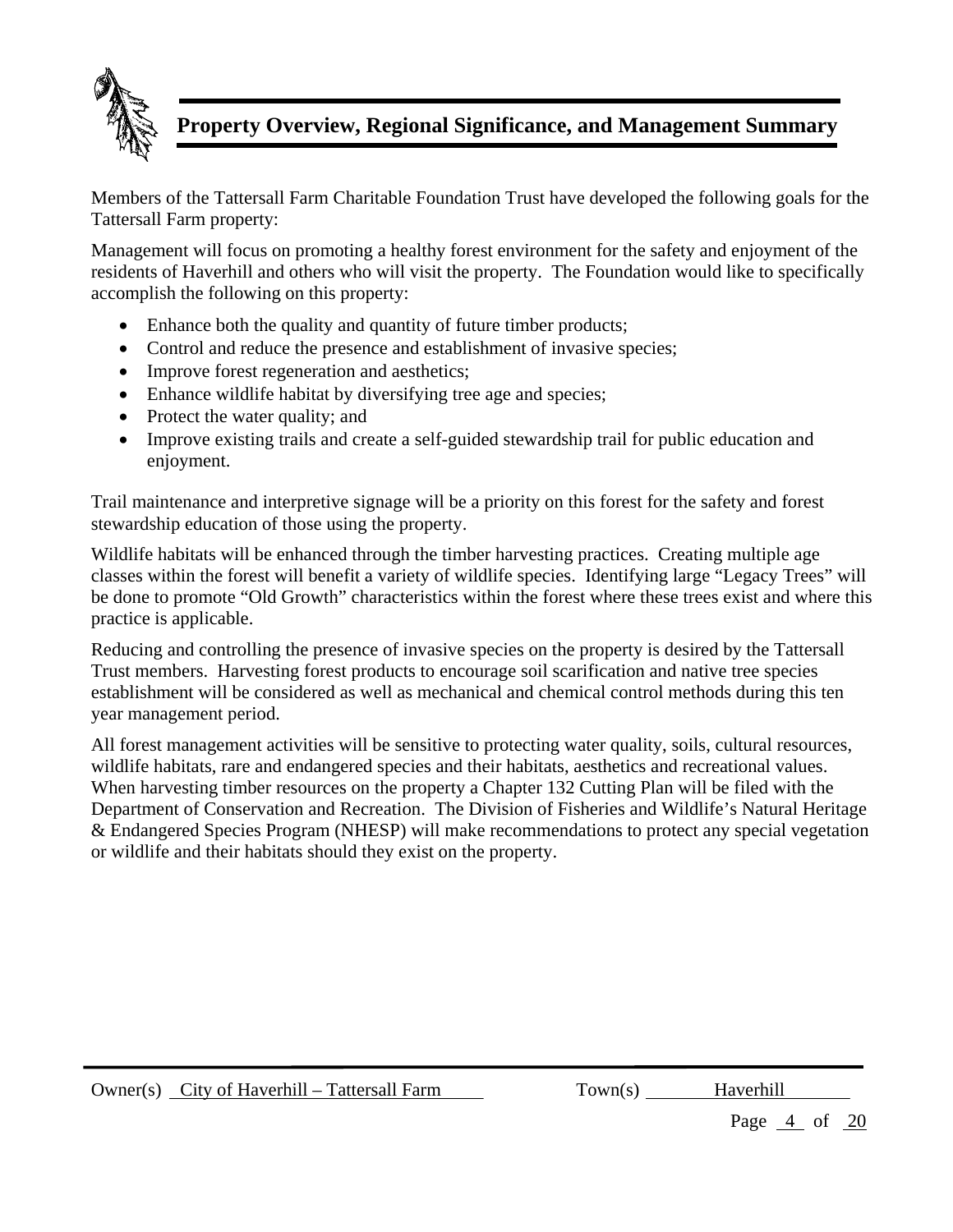#### $\mathcal{L}_\text{max}$  , and the contract of the contract of the contract of the contract of the contract of the contract of the contract of the contract of the contract of the contract of the contract of the contract of the contr  **Landowner Goals**

| I Ruse check the column that best reflects the importance of the following gouls. |             | <b>Importance to Me</b> |     |                                                                                                                                                                                                                                                                                                                                    |
|-----------------------------------------------------------------------------------|-------------|-------------------------|-----|------------------------------------------------------------------------------------------------------------------------------------------------------------------------------------------------------------------------------------------------------------------------------------------------------------------------------------|
| Goal                                                                              | <b>High</b> | <b>Medium</b>           | Low | Don't<br><b>Know</b>                                                                                                                                                                                                                                                                                                               |
| Enhance the Quality/Quantity of Timber Products*                                  | X           |                         |     |                                                                                                                                                                                                                                                                                                                                    |
| Generate Immediate Income                                                         |             |                         | X   |                                                                                                                                                                                                                                                                                                                                    |
| Generate Long Term Income                                                         |             |                         | X   |                                                                                                                                                                                                                                                                                                                                    |
| Produce Firewood                                                                  |             |                         | X   |                                                                                                                                                                                                                                                                                                                                    |
| <b>Promote Biological Diversity</b>                                               | X           |                         |     |                                                                                                                                                                                                                                                                                                                                    |
| <b>Enhance Habitat for Birds</b>                                                  | X           |                         |     |                                                                                                                                                                                                                                                                                                                                    |
| <b>Enhance Habitat for Small Animals</b>                                          | X           |                         |     |                                                                                                                                                                                                                                                                                                                                    |
| <b>Enhance Habitat for Large Animals</b>                                          | X           |                         |     |                                                                                                                                                                                                                                                                                                                                    |
| Improve Access for Walking/Skiing/Recreation                                      | X           |                         |     |                                                                                                                                                                                                                                                                                                                                    |
| Maintain or Enhance Privacy                                                       |             |                         | Χ   |                                                                                                                                                                                                                                                                                                                                    |
| <b>Improve Hunting</b>                                                            |             |                         | X   |                                                                                                                                                                                                                                                                                                                                    |
| <b>Improve Fishing</b>                                                            |             |                         | X   |                                                                                                                                                                                                                                                                                                                                    |
| Preserve or Improve Scenic Beauty                                                 | X           |                         |     |                                                                                                                                                                                                                                                                                                                                    |
| <b>Protect Water Quality</b>                                                      | X           |                         |     |                                                                                                                                                                                                                                                                                                                                    |
| Protect Unique/Special/ Cultural Areas                                            | X           |                         |     |                                                                                                                                                                                                                                                                                                                                    |
| Other: Attain Green Certification                                                 |             | X                       |     |                                                                                                                                                                                                                                                                                                                                    |
| Other: Public Education & Outreach<br>$\blacksquare$                              | X           |                         |     | $\mathbf{1}$ $\mathbf{1}$ $\mathbf{1}$ $\mathbf{1}$ $\mathbf{1}$ $\mathbf{1}$ $\mathbf{1}$ $\mathbf{1}$ $\mathbf{1}$ $\mathbf{1}$ $\mathbf{1}$ $\mathbf{1}$ $\mathbf{1}$ $\mathbf{1}$ $\mathbf{1}$ $\mathbf{1}$ $\mathbf{1}$ $\mathbf{1}$ $\mathbf{1}$ $\mathbf{1}$ $\mathbf{1}$ $\mathbf{1}$ $\mathbf{1}$ $\mathbf{1}$ $\mathbf{$ |

Please **check** the column that best reflects the importance of the following goals:

**\* This goal must be checked "HIGH" if you are interested in classifying your land under Chapter 61/61A.** 

1. In your own words please describe your goals for the property:

*The members of the Tattersall Farm Charitable Foundation Trust would like to maintain a healthy forest, and maintain biological diversity and habitat, while providing a safe place for visitors to visit and learn about the immediate environment.* 

### **Stewardship Purpose**

By enrolling in the Forest Stewardship Program and following a Stewardship Plan, I understand that I will be joining with many other landowners across the state in a program that promotes ecologically responsible resource management through the following actions and values:

- 1. Managing for long-term forest health, productivity, diversity, and quality.
- 2. Conserving or enhancing water quality, wetlands, soil productivity, biodiversity, cultural, historical and aesthetic resources.
- 3. Following a strategy guided by well-founded silvicultural principles to improve timber quality and quantity when wood products are a goal.
- 4. Setting high standards for foresters, loggers and other operators as practices are implemented; and minimizing negative impacts.
- 5. Learning how woodlands benefit and affect surrounding communities, and cooperation with neighboring owners to accomplish mutual goals when practical.

Signature(s): <u>Next Representative Contract Contract Contract Contract Contract Contract Contract Contract Contract Contract Contract Contract Contract Contract Contract Contract Contract Contract Contract Contract Contrac</u>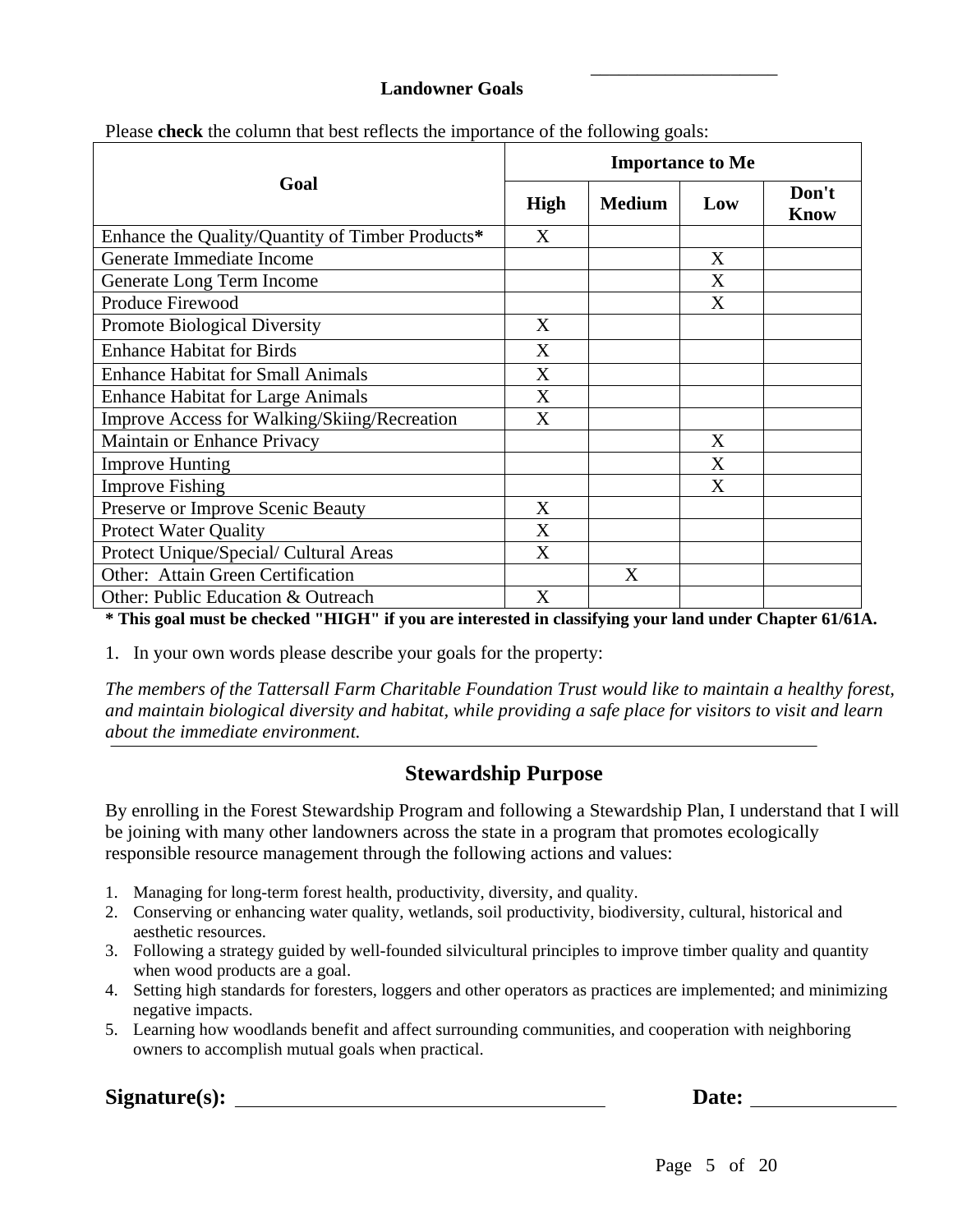# **Stewardship Issues**

Massachusetts is a small state, but it contains a tremendous variety of ecosystems, plant and animal species, management challenges, and opportunities. This section of your plan will provide background information about the Massachusetts forest landscape as well as issues that might affect your land. **The Stand Descriptions and Management Practices sections of your plan will give more detailed property specific information** on these subjects tailored to your management goals.



**Biodiversity:** Biological diversity is, in part, a measure of the variety of plants and animals, the communities they form, and the ecological processes (such as water and nutrient cycling) that sustain them. With the recognition that each species has value, individually and as part of its natural community, maintaining biodiversity has become an important resource management goal.

While the biggest threat to biodiversity in Massachusetts is the loss of habitat to development, another threat is the introduction and spread of invasive non-native plants. Non-native invasives like European Buckthorn, Asiatic Bittersweet, and Japanese Honeysuckle spread quickly, crowding out or smothering native species and upsetting and dramatically altering ecosystem structure and function. Once established, invasives are difficult to control and even harder to eradicate. Therefore, vigilance and early intervention are paramount.

Another factor influencing biodiversity in Massachusetts concerns the amount and distribution of forest growth stages. Wildlife biologists have recommended that, for optimal wildlife habitat on a landscape scale, 5-15% of the forest should be in the seedling stage (less than 1" in diameter). Yet we currently have no more than 2-3% early successional stage seedling forest across the state. There is also a shortage of forest with large diameter trees (greater than 20"). See more about how you can manage your land with biodiversity in mind in the "Wildlife" section below. (Also refer to *Managing Forests to Enhance Wildlife Diversity in Massachusetts* and *A Guide to Invasive Plants in Massachusetts* in the binder pockets.)



**Rare Species:** Rare species include those that are **threatened** (abundant in parts of its range but declining in total numbers, those of **special concern** (any species that has suffered a decline that could threaten the species if left unchecked), and **endangered** (at immediate risk of extinction and probably cannot survive without direct human intervention). Some species are threatened or endangered globally, while others are common globally but rare in Massachusetts.

Of the 2,040 plant and animal species (not including insects) in Massachusetts, 424 are considered rare. About 100 of these rare species are known to occur in woodlands. Most of these are found in wooded wetlands, especially vernal pools. These temporary shallow pools dry up by late summer, but provide crucial breeding habitat for rare salamanders and a host of other unusual forest dwelling invertebrates. Although many species in Massachusetts are adapted to and thrive in recently disturbed forests, rare species are often very sensitive to any changes in their habitat

Indispensable to rare species protection is a set of maps maintained by the Division of Fisheries and Wildlife's Natural Heritage & Endangered Species Program (NHESP) that show current and historic locations of rare species and their habitats. The maps of your property will be compared to these rare species maps and the result indicated on the upper right corner of the front page of the plan. Prior to any

Page  $6$  of  $20$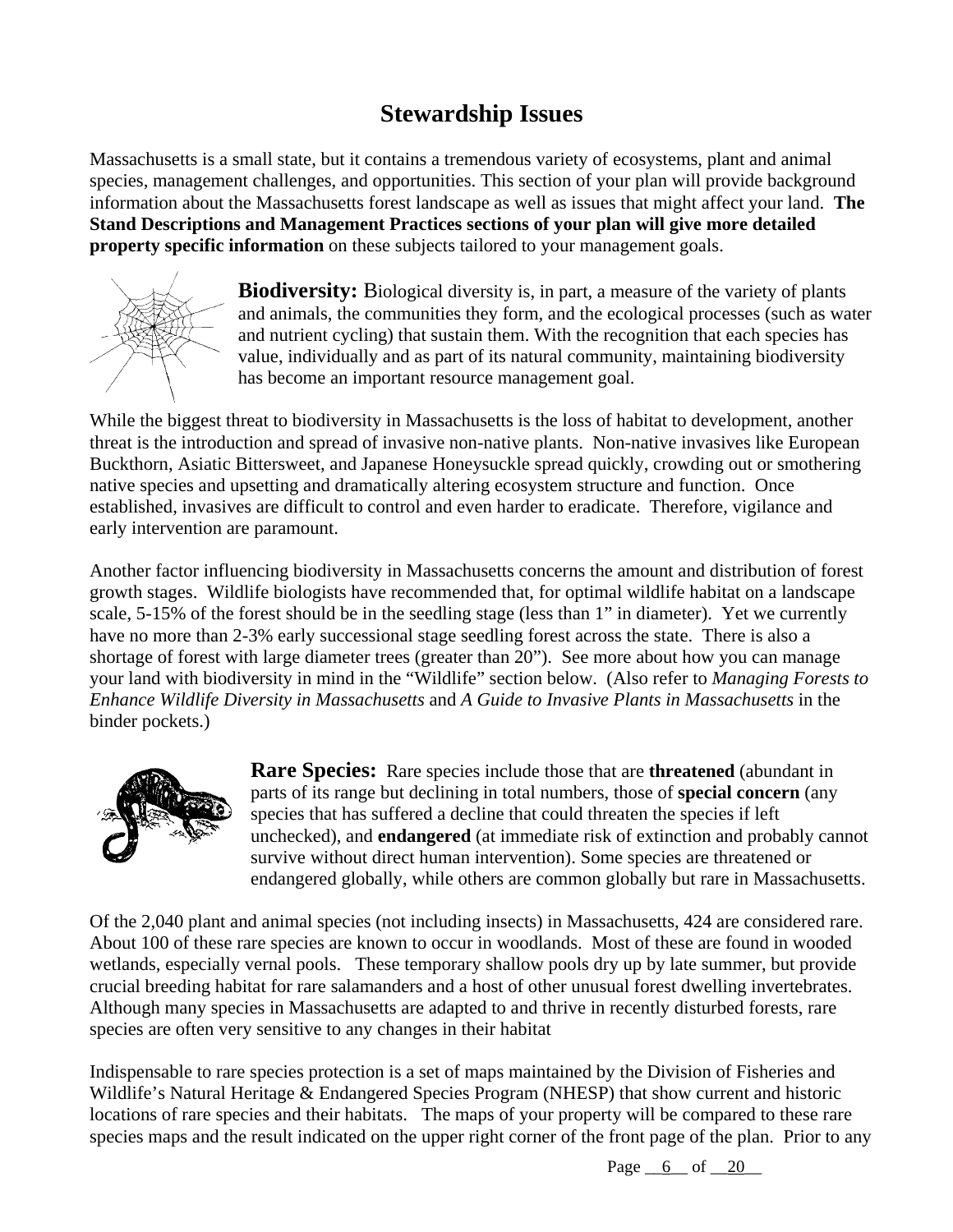regulated timber harvest, if an occurrence does show on the map, the NHESP will recommend protective measures. Possible measures include restricting logging operations to frozen periods of the year, or keeping logging equipment out of sensitive areas. You might also use information from NHESP to consider implementing management activities to improve the habitat for these special species.



**Riparian and Wetlands Areas:** Riparian and wetland areas are transition areas between open water features (lakes, ponds, streams, and rivers) and the drier terrestrial ecosystems. More specifically, a **wetland** is an area that has hydric (wet) soils and a unique community of plants that are adapted to live in these wet soils. Wetlands may be adjacent to streams or ponds, or a wetland may be found isolated in an otherwise drier landscape. A **riparian area** is the transition zone between an open water feature and the uplands (see Figure 1). A riparian zone may contain wetlands, but also includes areas

with somewhat better drained soils. It is easiest to think of riparian areas as the places where land and water meet.



Figure 1: Example of a riparian zone.

The presence of water in riparian and wetland areas make these special places very important. Some of the functions and values that these areas provide are described below:

**Filtration:** Riparian zones capture and filter out sediment, chemicals and debris before they reach streams, rivers, lakes and drinking water supplies. This helps to keeps our drinking water cleaner, and saves communities money by making the need for costly filtration much less likely.

**Flood control:** By storing water after rainstorms, these areas reduce downstream flooding. Like a sponge, wetland and riparian areas absorb stormwater, then release it slowly over time instead of in one flush.

**Critical wildlife habitat:** Many birds and mammals need riparian and wetland areas for all or part of their life cycles. These areas provide food and water, cover, and travel corridors. They are often the most important habitat feature in Massachusetts' forests.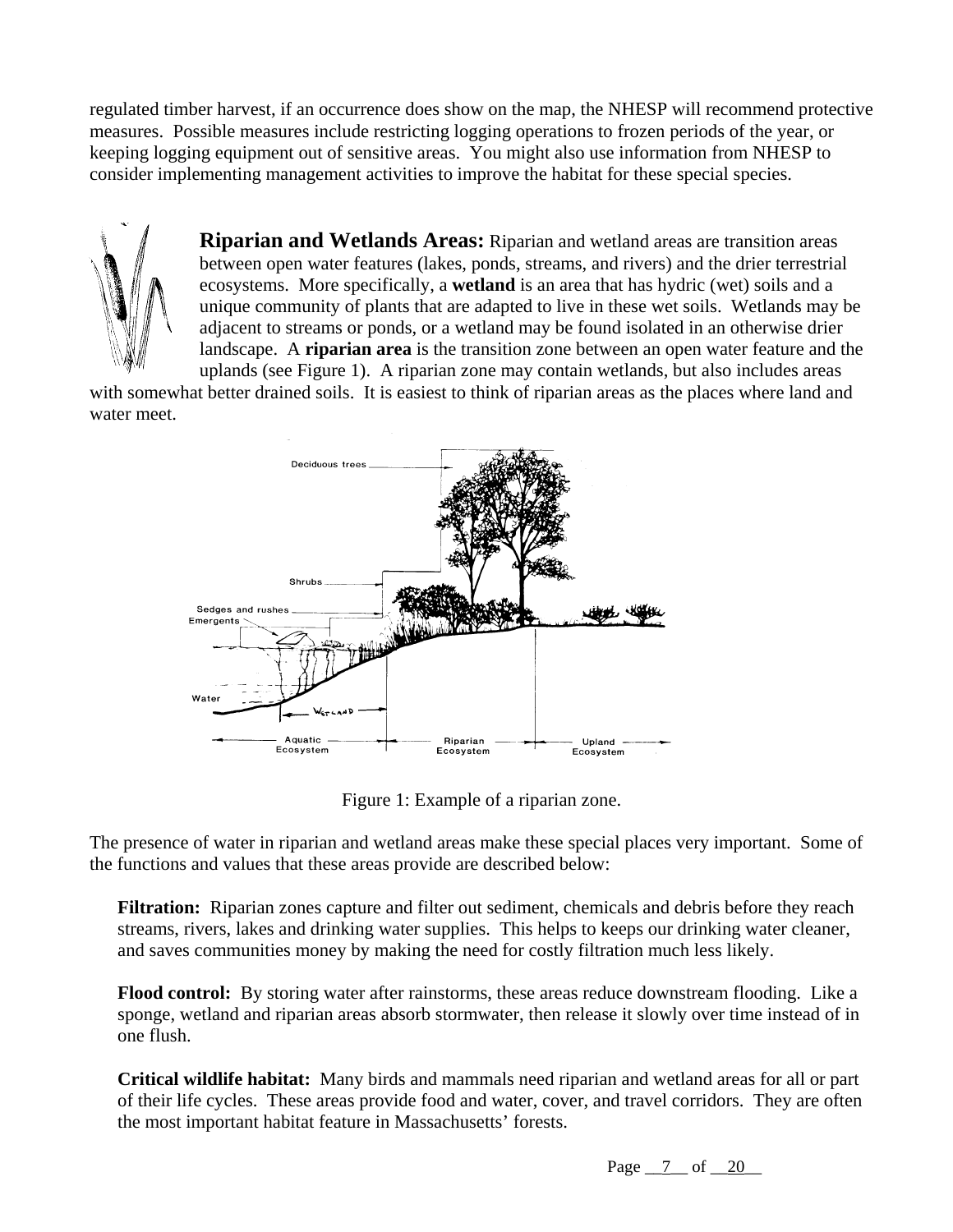**Recreational opportunities:** Our lakes, rivers, streams, and ponds are often focal points for recreation. We enjoy them when we boat, fish, swim, or just sit and enjoy the view.

In order to protect wetlands and riparian areas and to prevent soil erosion during timber harvesting activities, Massachusetts promotes the use of "Best Management Practices" or BMPs. Maintaining or reestablishing the protective vegetative layer and protecting critical areas are the two rules that underlie these common sense measures. DEM's Massachusetts Forestry Best Practices Manual (included with this plan) details both the legally required and voluntary specifications for log landings, skid trails, water bars, buffer strips, filter strips, harvest timing, and much more.

The two Massachusetts laws that regulate timber harvesting in and around wetlands and riparian areas are the Massachusetts Wetlands Protection Act (CH 131), and the Forest Cutting Practices Act (CH132). Among other things, CH132 requires the filing of a cutting plan and on-site inspection of a harvest operation by a DEM Service Forester to ensure that required BMPs are being followed when a commercial harvest exceeds 25,000 board feet or 50 cords (or combination thereof).



**Soil and Water Quality:** Forests provide a very effective natural buffer that holds soil in place and protects the purity of our water. The trees, understory vegetation, and the organic material on the forest floor reduce the impact of falling rain, and help to insure that soil will not be carried into our streams and waterways.

To maintain a supply of clean water, forests must be kept as healthy as possible. Forests with a diverse mixture of vigorous trees of different ages and species can better cope with periodic and unpredictable stress such as insect attacks or windstorms.

Timber harvesting must be conducted with the utmost care to ensure that erosion is minimized and that sediment does not enter streams or wetlands. Sediment causes turbidity which degrades water quality and can harm fish and other aquatic life. As long as Best Management Practices (BMPs) are implemented correctly, it is possible to undertake active forest management without harming water quality.



**Forest Health:** Like individual organisms, forests vary in their overall health. The health of a forest is affected by many factors including weather, soil, insects, diseases, air quality, and human activity. Forest owners do not usually focus on the health of a single tree, but are concerned about catastrophic events such as insect or disease outbreaks that affect so many individual trees that the whole forest community is impacted.

Like our own health, it is easier to prevent forest health problems then to cure them. This preventative approach usually involves two steps. First, it is desirable to maintain or encourage a wide diversity of tree species and age classes within the forest. This diversity makes a forest less susceptible to a single devastating health threat. Second, by thinning out weaker and less desirable trees, well-spaced healthy individual trees are assured enough water and light to thrive. These two steps will result in a forest of vigorously growing trees that is more resistant to environmental stress.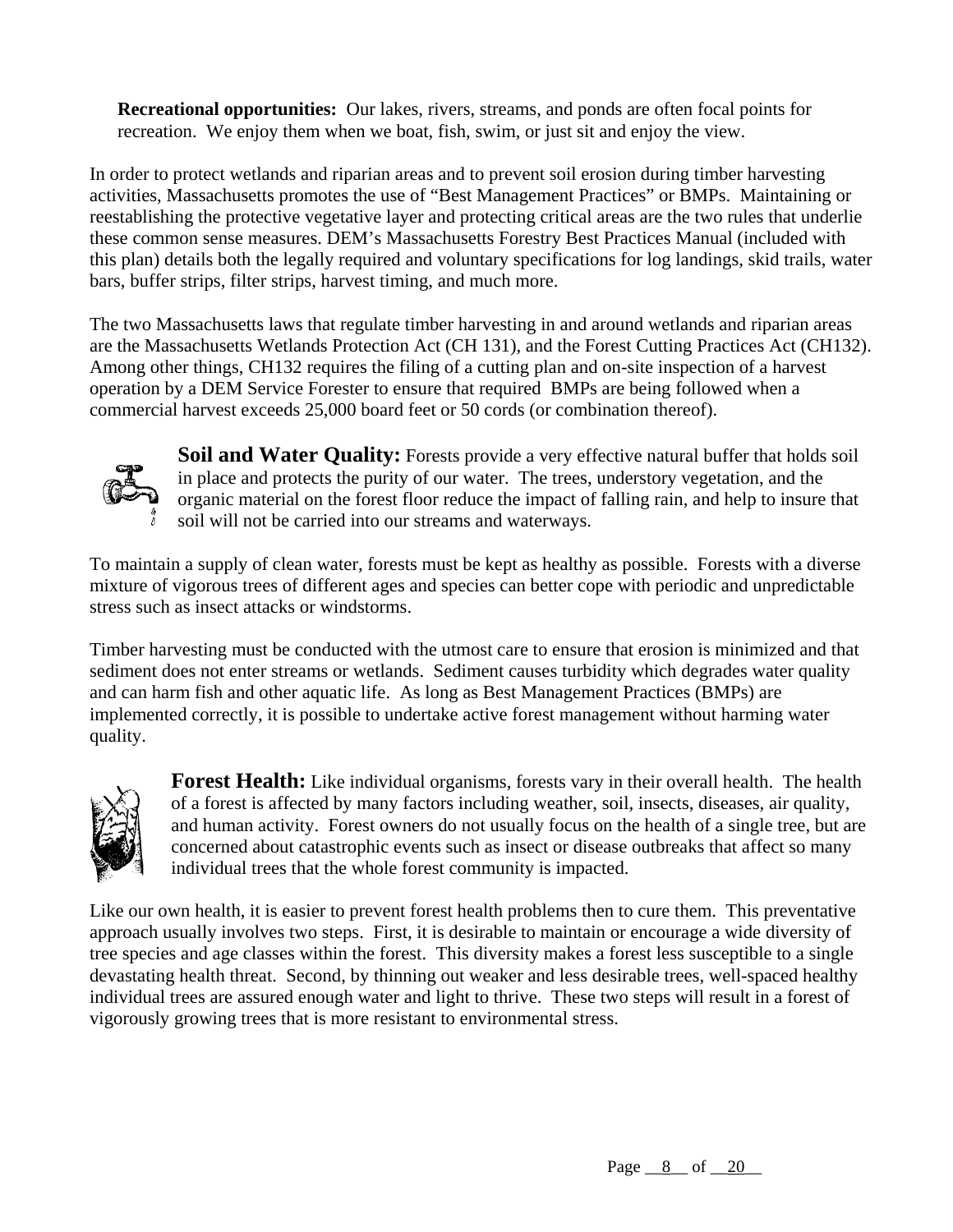

**Fire:** Most forests in Massachusetts are relatively resistant to catastrophic fire. Historically, Native Americans commonly burned certain forests to improve hunting grounds. In modern times, fires most often result from careless human actions. The risk of an unintentional and damaging fire in your woods could increase as a result of logging activity if the slash (tree tops, branches, and debris) is not treated correctly.

Adherence to the Massachusetts slash law minimizes this risk. Under the law, slash is to be removed from buffer areas near roads, boundaries, and critical areas and lopped close to the ground to speed decay. Well-maintained woods roads are always desirable to provide access should a fire occur.

Depending on the type of fire and the goals of the landowner, fire can also be considered as a management tool to favor certain species of plants and animals. Today the use of prescribed burning is largely restricted to the coast and islands, where it is used to maintain unique natural communities such as sandplain grasslands and pitch pine/scrub oak barrens. However, state land managers are also attempting to bring fire back to many of the fire-adapted communities found elsewhere around the state.



**Wildlife Management:** Enhancing the wildlife potential of a forested property is a common and important goal for many woodland owners. Sometimes actions can be taken to benefit a particular species of interest (e.g., put up Wood Duck nest boxes). In most cases, recommended management practices can benefit many species, and fall into

one of three broad strategies. These are **managing for diversity, protecting existing habitat, and enhancing existing habitat**.

**Managing for Diversity** – Many species of wildlife need a variety of plant communities to meet their lifecycle requirements. In general, a property that contains a diversity of habitats will support a more varied wildlife population. A thick area of brush and young trees might provide food and cover for grouse and cedar waxwing; a mature stand of oaks provides acorns for foraging deer and turkey; while an open field provides the right food and cover for cottontail rabbits and red fox. It is often possible to create these different habitats on your property through active management. The appropriate mix of habitat types will primarily depend on the composition of the surrounding landscape and your objectives. It may be a good idea to create a brushy area where early successional habitats are rare, but the same practice may be inappropriate in the area's last block of mature forest.

**Protecting Existing Habitat** – This strategy is commonly associated with managing for rare species or those species that require unique habitat features. These habitat features include vernal pools, springs and seeps, forested wetlands, rock outcrops, snags, den trees, and large blocks of unbroken forest. Some of these features are rare, and they provide the right mix of food, water, and shelter for a particular species or specialized community of wildlife. It is important to recognize their value and protect their function. This usually means not altering the feature and buffering the resource area from potential impacts.

**Enhancing Existing Habitat** – This strategy falls somewhere between the previous two. One way the wildlife value of a forest can be enhanced is by modifying its structure (number of canopy layers, average tree size, density). Thinning out undesirable trees from around large crowned mast (nut and fruit) trees will allow these trees to grow faster and produce more food. The faster growth will also accelerate the development of a more mature forest structure, which is important for some species. Creating small gaps or forest openings generates groups of seedlings and saplings that provide an additional layer of cover, food, and perch sites.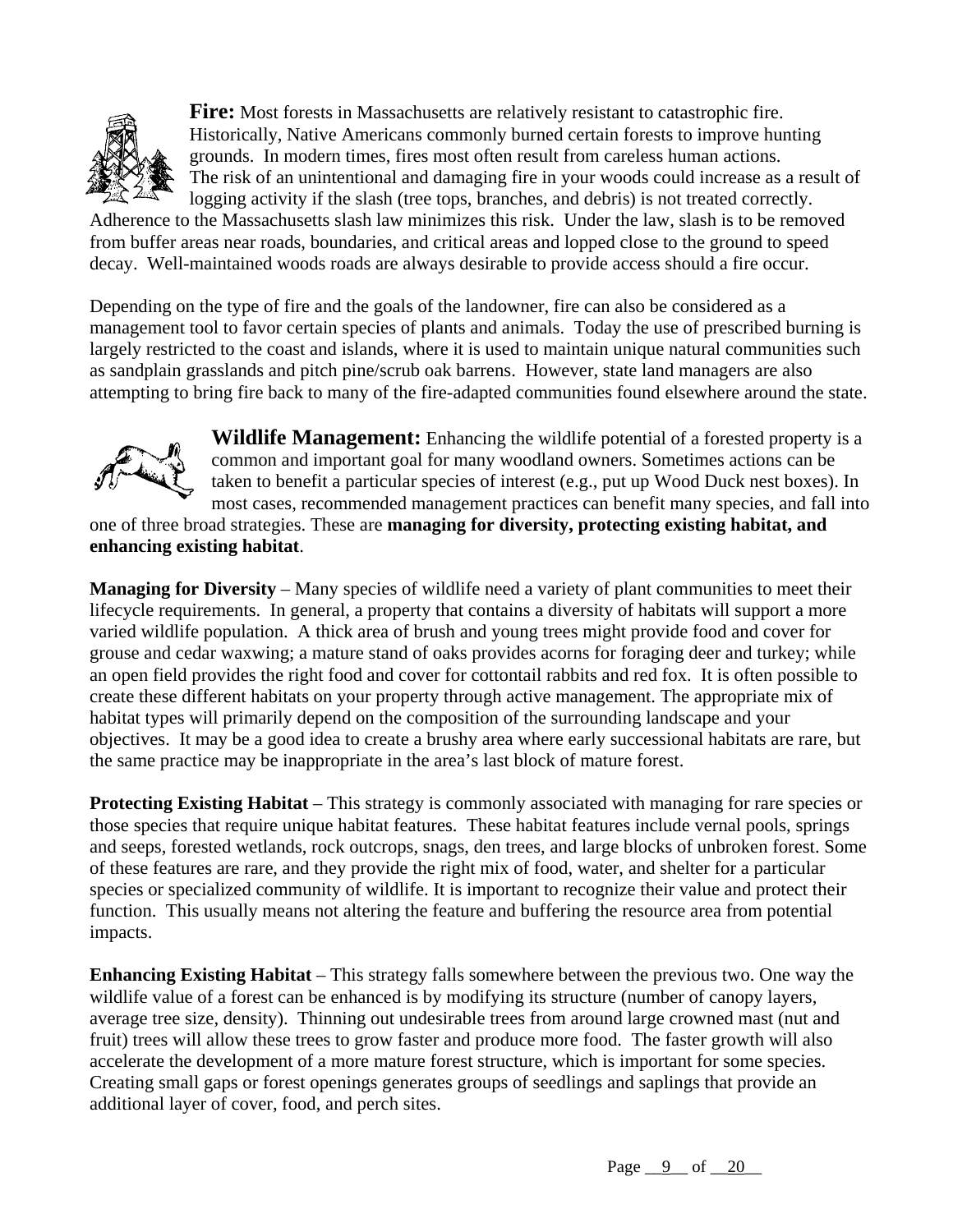Each of these three strategies can be applied on a single property. For example, a landowner might want to increase the habitat diversity by reclaiming an old abandoned field. Elsewhere on the property, a stand of young hardwoods might be thinned to reduce competition, while a "no cut" buffer is set up around a vernal pool or other habitat feature. The overview, stand description and management practice sections of this plan will help you understand your woodland within the context of the surrounding landscape and the potential to diversify, protect or enhance wildlife habitat.



**Wood Products:** If managed wisely, forests can produce a periodic flow of wood products on a sustained basis. Stewardship encompasses finding ways to meet your current needs while protecting the forest's ecological integrity. In this way, you can harvest timber and generate income without compromising the opportunities of future generations.

Massachusetts forests grow many highly valued species (white pine, red oak, sugar maple, white ash, and black cherry) whose lumber is sold throughout the world. Other lower valued species (hemlock, birch, beech, red maple) are marketed locally or regionally, and become products like pallets, pulpwood, firewood, and lumber. These products and their associated value-added industries contribute between 200 and 300 million dollars annually to the Massachusetts economy.

By growing and selling wood products in a responsible way you are helping to our society's demand for these goods. Harvesting from sustainably managed woodlands – rather than from unmanaged or poorly managed forest – benefits the public in a multitude of ways. The sale of timber, pulpwood, and firewood also provides periodic income that you can reinvest in the property, increasing its value and helping you meet your long-term goals. Producing wood products helps defray the costs of owning woodland, and helps private landowners keep their forestland undeveloped.



**Cultural Resources:** Cultural resources are the places containing evidence of people who once lived in the area. Whether a Native American village from 1,700 years ago, or the remains of a farmstead from the 1800's, these features all tell important and interesting stories about the landscape, and should be protected from damage or loss.

Massachusetts has a long and diverse history of human habitation and use. Native American tribes first took advantage of the natural bounty of this area over 10,000 years ago. Many of these villages were located along the coasts and rivers of the state. The interior woodlands were also used for hunting, traveling, and temporary camps. Signs of these activities are difficult to find in today's forests. They were obscured by the dramatic landscape impacts brought by European settlers as they swept over the area in the  $17<sup>th</sup>$  and  $18<sup>th</sup>$  centuries.

By the middle 1800's, more than 70% of the forests of Massachusetts had been cleared for crops and pastureland. Houses, barns, wells, fences, mills, and roads were all constructed as woodlands were converted for agricultural production. But when the Erie Canal connected the Midwest with the eastern cities, New England farms were abandoned for the more productive land in the Ohio River valley, and the landscape began to revert to forest. Many of the abandoned buildings were disassembled and moved, but the supporting stonework and other changes to the landscape can be easily seen today.

One particularly ubiquitous legacy of this period is stone walls. Most were constructed between 1810 and 1840 as stone fences (wooden fence rails had become scarce) to enclose sheep within pastures, or to

Page  $\_10$  of  $\_20$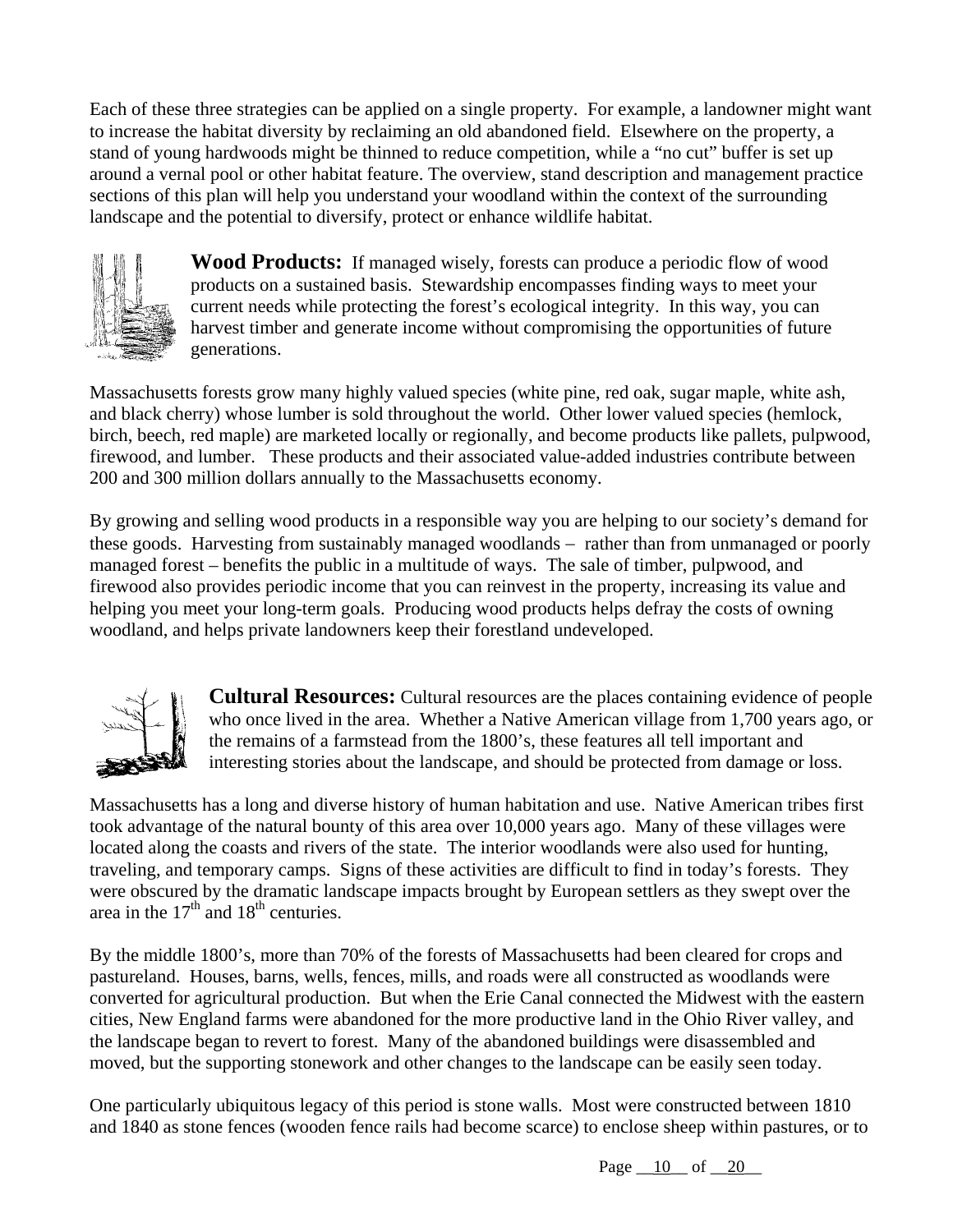exclude them from croplands and hayfields. Clues to their purpose are found in their construction. Walls that surrounded pasture areas were comprised mostly of large stones, while walls abutting former cropland accumulated many small stones as farmers cleared rocks turned up by their plows. Other cultural features to look for include cellar holes, wells, old roads and even old trash dumps.



**Recreation and Aesthetic Considerations:** Recreational opportunities and aesthetic quality are the most important values for many forest landowners, and represent valid goals in and of themselves. Removing interfering vegetation can open a vista or highlight a beautiful tree, for example. When a landowner's goals include timber, thoughtful forest management can be used to accomplish silvicultural objectives while also

reaching recreational and/or aesthetic objectives. For example, logging trails might be designed to provide a network of cross-country ski trails that lead through a variety of habitats and reveal points of interest.

If aesthetics is a concern and you are planning a timber harvest, obtain a copy of this excellent booklet: *A Guide to Logging Aesthetics: Practical Tips for Loggers, Foresters & Landowners*, by Geoffrey T. Jones, 1993. (Available from the Northeast Regional Agricultural Engineering Service, (607) 255-7654, for \$7). Work closely with your consultant to make sure the aesthetic standards you want are included in the contract and that the logger selected to do the job executes it properly. The time you take to plan ahead of the job will reward you and your family many times over with a fuller enjoyment of your forest, now and well into the future.

**This is your Stewardship Plan.** It is based on the goals that you have identified. The final success of your Stewardship Plan will be determined first, by how well you are able to identify and define your goals, and second, by the support you find and the resources you commit to implement each step.

It can be helpful and enjoyable to visit other properties to sample the range of management activities and see the accomplishments of others. This may help you visualize the outcome of alternative management decisions and can either stimulate new ideas or confirm your own personal philosophies. Don't hesitate to express your thoughts, concerns, and ideas. Keep asking questions! Please be involved and enjoy the fact that you are the steward of a very special place.

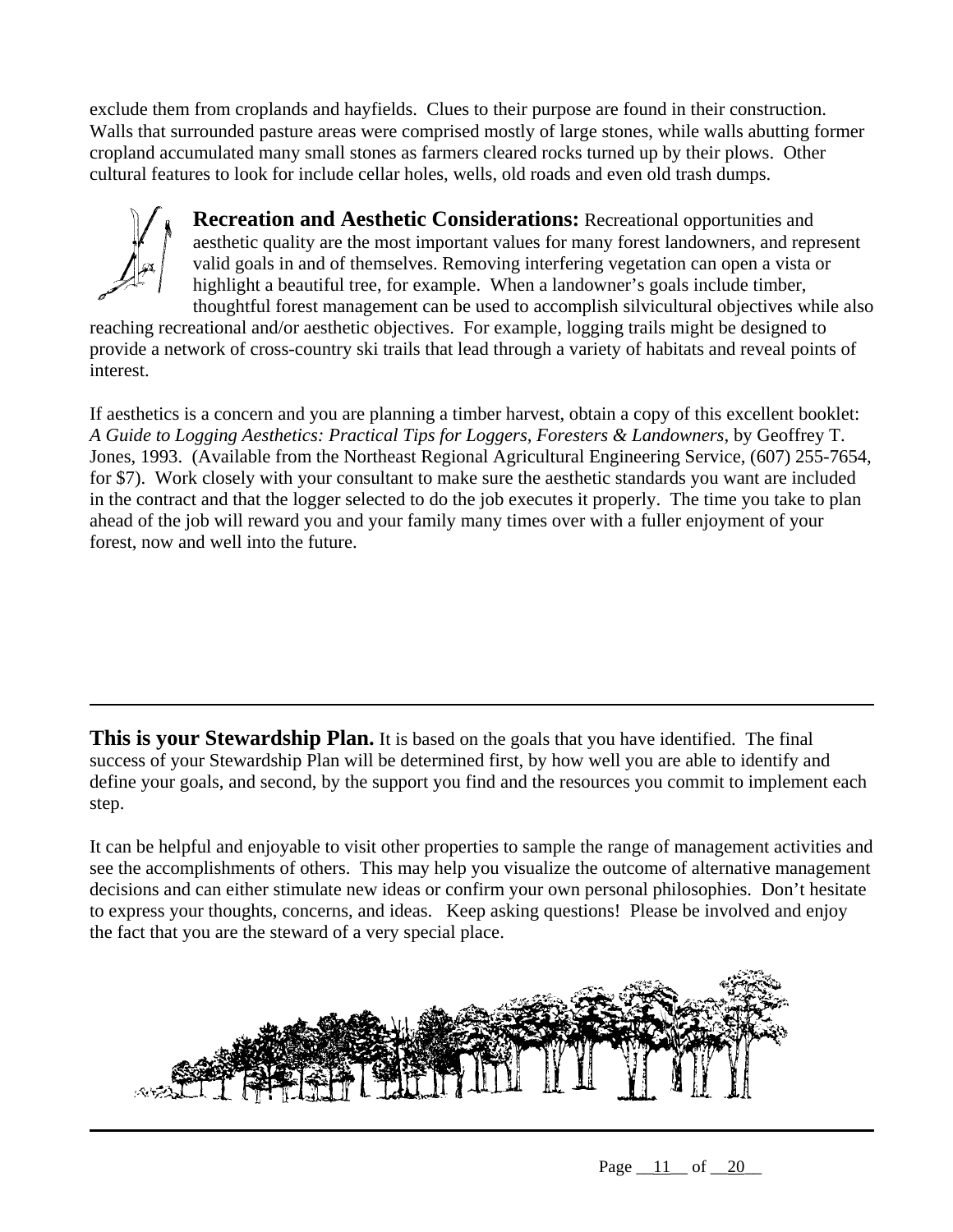| <b>STAND DESCRIPTIONS</b> |                |              |       |                           |         |                         |                   |  |  |  |
|---------------------------|----------------|--------------|-------|---------------------------|---------|-------------------------|-------------------|--|--|--|
| <b>OBJ</b>                | <b>ISTD NO</b> | $ $ TYPE $ $ | AC    | <b>MSD OR SIZE-CLASS</b>  | BA/AC   | VOL/AC                  | <b>SITE INDEX</b> |  |  |  |
| <b>STEW</b>               |                | WH           | 13.09 | $11.4$ " DBH<br>Sawtimber | 87 sqft | 4,301 BF<br>& 18.2 Cds. | 60 (WP)           |  |  |  |

White pine and mixed hardwoods dominate the overstory of this adequately stocked stand. Species composition, size class, and density vary throughout the area. The mixed hardwoods include red maple, black oak, hickory, white ash, black cherry, and elm poles and sawtimber sized stems. Timber quality is generally poor to fair in all species, although there are well formed and high quality timber resources scattered throughout the stand. Forest regeneration is limited due to the dense understory of honeysuckle, multiflora rose, Japanese barberry, firebush, and bittersweet. The area is rocky in spots, gently sloped, with moderately well to poorly drained fine sandy loam soils (Woodbridge-Montauk-Whitman) capable of producing high quality timber resources. Management will focus on improving the timber resources, reducing and controlling the invasive species, and maintaining the current trail system for walkers and hikers. The desired future condition is a stand that is growing high quality timber resources without the prolific growth of invasive species in the forest understory in order to provide safe and enjoyable trails.

| STEW |  | MH 19.60 8.6" DBH | 80 sqft | 407 BF     | 65 (RO) |
|------|--|-------------------|---------|------------|---------|
|      |  | Pole              |         | & 15.3 Cds |         |

Red maple is the dominant overstory species in this well stocked pole sized stand. The other mixed hardwoods include black cherry, black oak, red oak, white ash, aspen, hickory, elm, and white birch poles and infrequent sawtimber sized stems. The overall timber quality is poor to fair, although there are well formed and high quality trees developing throughout the stand. Forest regeneration is scattered and includes white pine and mixed hardwood saplings competing with a dense understory of honeysuckle, firebush, multiflora rose, bittersweet, and buckthorn. The area is flat to gently sloped with moderately well drained soils in the upland areas (Montauk) and poorly drained soils in the low lying drainage ways (Ridgebury-Leicester). The soils are capable of producing high quality timber resources. Management will focus on improving the timber resources, reducing and controlling the invasive species, and maintaining the current trail system for walkers and hikers. The desired future condition is a stand that is growing high quality timber resources without the prolific growth of invasive species in the forest understory in order to provide safe and enjoyable trails.

|  |  | STEW 3 WA 4.63 6.5" DBH | 60 sqft 10.2 Cords 65 (WA) |  |
|--|--|-------------------------|----------------------------|--|
|  |  | Pole                    |                            |  |

White ash is the dominant overstory species in this adequately stocked pole sized stand. The white ash stems are generally fair to good in form and timber quality. Scattered red maple and black cherry poles of poor to good form and timber quality can also be found. The understory consists of a dense layer of honeysuckle, multiflora rose, bittersweet, buckthorn, and barberry. The area is flat to gently sloped with moderately well drained fine sandy loam soils (Montauk) capable of producing high quality timber resources. Management will primarily focus on invasive species control. As the stand develops, precommercial thinning may be conducted to increase growth and spacing between trees. Monitoring the white ash trees for the presence of the Emerald Ash Borer will also be done. The desired future condition is a stand that is growing high quality timber resources in several size and age classes.

|          |                             | OBJECTIVE CODE: CH61 = stands classified under CH61/61A                                                |         |           | $STEW$ stands not classified under CH61/61A |
|----------|-----------------------------|--------------------------------------------------------------------------------------------------------|---------|-----------|---------------------------------------------|
|          |                             | $STD$ stand AC = acre MSD = mean stand diameter MBF = thousand board feet BA = basal area VOL = volume |         |           |                                             |
| Owner(s) | Haverhill – Tattersall Farm |                                                                                                        | Town(s) | Haverhill |                                             |
|          |                             |                                                                                                        |         |           | Page $12$ of $20$                           |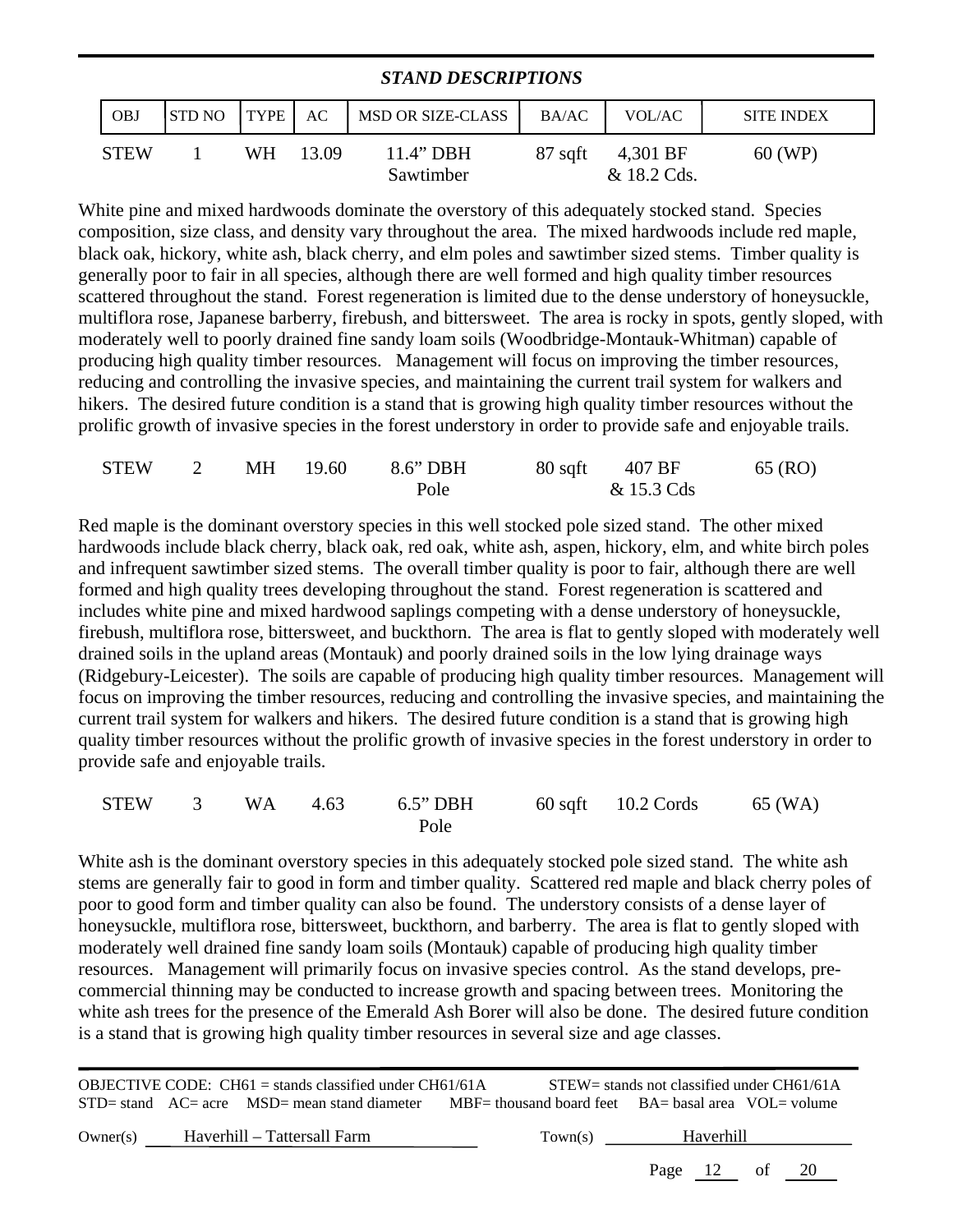#### **MANAGEMENT PRACTICES**  *to be done within next 10 years*

|  | <b>STD</b><br>OB <sub>J</sub><br>NO |             |                            |    | TO BE REMOVED           |               |
|--|-------------------------------------|-------------|----------------------------|----|-------------------------|---------------|
|  |                                     | <b>TYPE</b> | SILVICULTURAL PRESCRIPTION | AC | TOT VOL<br><b>BA/AC</b> | <b>TIMING</b> |
|  |                                     |             |                            |    |                         |               |

### *Timber Management*

| <b>STEW</b> |  | MH | Improvement Thin |  |  |  | $13+\frac{1}{25}$ sqft 45 Cords 2014-2023 |
|-------------|--|----|------------------|--|--|--|-------------------------------------------|
|-------------|--|----|------------------|--|--|--|-------------------------------------------|

Management will focus on improvement thinning by removing poorly formed and low quality hardwoods in a low impact harvesting program. The target is to harvest approximately 1/4 to 1/3 of the overstory volume. Poor quality hardwoods of all sizes will be cut in this recommended harvest. Thinning will be designed to release the best formed mixed oaks, white pine, and mixed hardwood trees that are developing into high quality timber resources. Some of the largest trees within the stand (25" DBH+) will be selected as "Legacy Trees" and retained for biological diversity. Thinning around some of these legacy trees will be done to highlight them along the trails as well as improve their health and vigor. Advanced regeneration will be released and the site will be prepared for new production in the understory as a result of thinning. Hardwood species that are harvested will be utilized as firewood. No plans are being made to harvest the white pine component at this time. The desire is to have a local farmer, tree company, or firewood business harvest the firewood using low impact equipment. Tractors, or small tree skidders, will be the preferred machinery for the removal of the firewood from the forest. An effort will be made to cut as much of the invasive species in the understory as possible during the firewood harvesting. Please see page 14 for more on biological diversity and invasive species control.

STEW 2 OH Improvement Thin 17+/- 25 sqft 65 Cords 2014-2023

Management will focus on improvement thinning by removing poorly formed and low quality hardwoods in a low impact harvesting program. The target is to harvest approximately 1/4 to 1/3 of the overstory volume. Poor quality hardwoods of all sizes will be cut in this recommended harvest. Thinning will be designed to release the best formed mixed oaks, white pine, and mixed hardwood trees that are developing into high quality timber resources. Some of the largest trees within the stand (25" DBH+) will be selected as "Legacy Trees" and retained for biological diversity. Thinning around some of these legacy trees will be done to highlight them along the trails as well as improve their health and vigor. Advanced regeneration will be released and the site will be prepared for new production in the understory as a result of thinning. Hardwood species that are harvested will be utilized as firewood. No plans are being made to harvest the white pine component at this time. The desire is to have a local farmer, tree company, or firewood business harvest the firewood using low impact equipment. Tractors, or small tree skidders, will be the preferred machinery for the removal of the firewood from the forest. An effort will be made to cut as much of the invasive species in the understory as possible during the firewood harvesting. Please see page 14 for more on biological diversity and invasive species control.

*Wood landing areas will be seeded to ensure stability and provide alternative wildlife habitat.*

|          | OBJECTIVE CODE: CH61 = Forest Products (for Ch. $61/61A$ ) |             |         | STEW= Stewardship Program practices                          |           |
|----------|------------------------------------------------------------|-------------|---------|--------------------------------------------------------------|-----------|
|          | $STD = stand$ Type=Forest type                             | $AC = acre$ |         | $MBF$ = thousand board feet $BA$ = basal area $VOL$ = volume |           |
| Owner(s) | Haverhill – Tattersall Farm                                |             | Town(s) |                                                              | Haverhill |

Page  $\_13$  of  $\_20$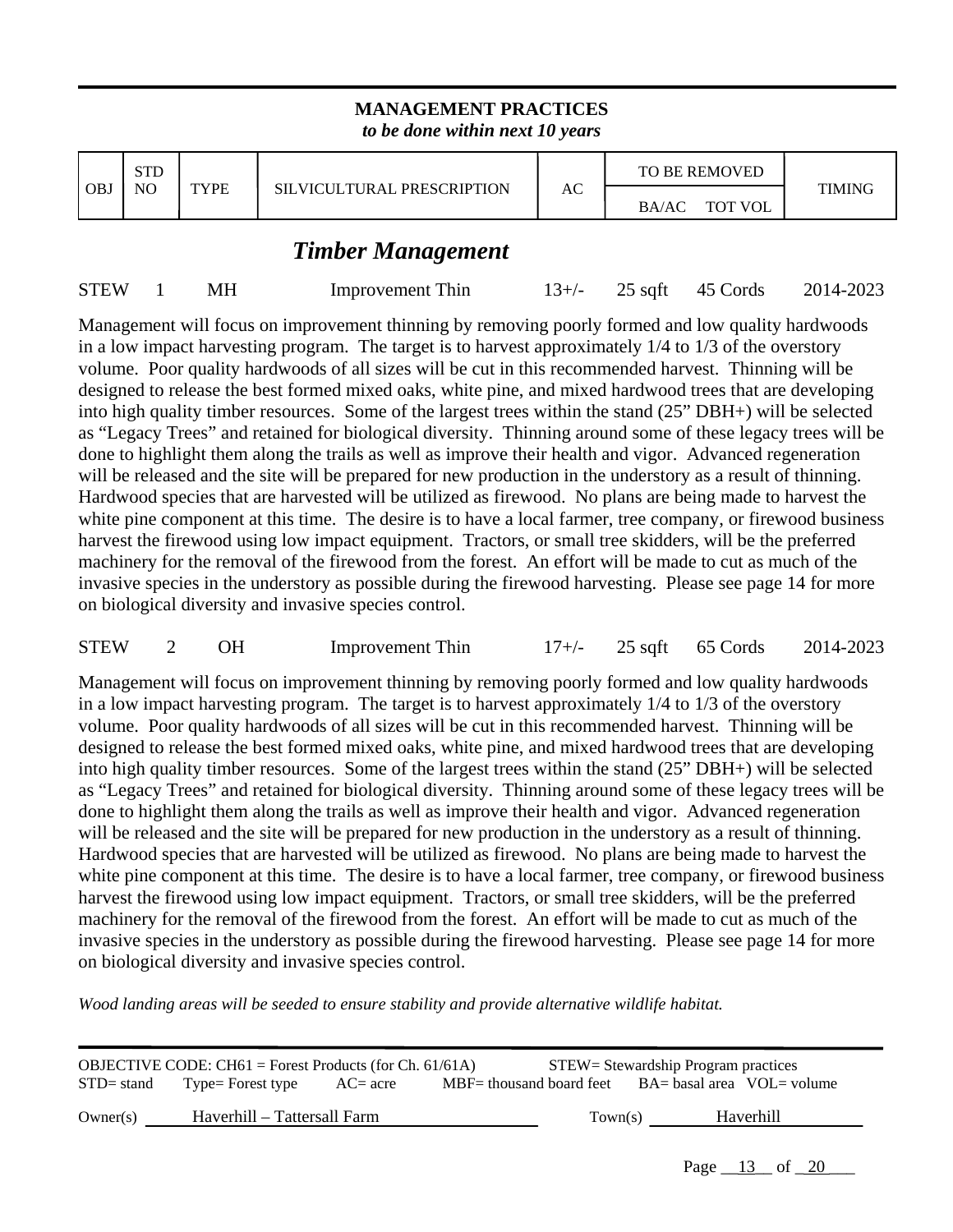#### **MANAGEMENT PRACTICES**  *to be done within next 10 years*

|       | <b>STD</b> |             |                            |    | <b>TO BE REMOVED</b> |               |
|-------|------------|-------------|----------------------------|----|----------------------|---------------|
| l OBJ | NO         | <b>TYPE</b> | SILVICULTURAL PRESCRIPTION | AC | TOT VOL<br>BA/AC     | <b>TIMING</b> |
|       |            |             |                            |    |                      |               |

# *Biological Diversity*

| STEW 1-3 All |  |  | Invasive Species Control | $37 +/-$ NA |  |  | NA 2014-2023 |
|--------------|--|--|--------------------------|-------------|--|--|--------------|
|--------------|--|--|--------------------------|-------------|--|--|--------------|

The Tattersall Farm Charitable Foundation Trust members are interested in promoting biological diversity on the property. Eliminating invasive and non-native trees, plants and shrubs will be done where these species exist and when economically feasible and practical. Buckthorn, firebush (winged euonymus), bittersweet, honeysuckle, Norway maple, multiflora rose, and Japanese barberry are currently known to be growing on the property and are prolific in areas. Natural communities are being affected by their presence in several areas within the forest. Cutting the stems with saws, or with other mechanical means, will help reduce and control the spread of the invasive species. Controlling the invasive species through well timed timber management activities is another management tool. Encouraging vigorous growth of native tree species in the forest understory will be accomplished by scarifying the soil prior to seed dissemination. The Foundation members will also consider chemical control methods. Consulting with a licensed applicator is recommended. Another biodiversity issue is the distribution of forest growth stages. Trying to maintain multiple forest age and size classes on the property will also be pursued by the landowner on this property through periodic timber harvests and wildlife habitat management. Please see the Biological Diversity issues on page #6 for more details.

*The Tattersall Farm Charitable Foundation Trust will seek council from the UMass Amherst Extension Center for Agriculture and the United States Forest Service with regard to controlling invasive species as part of a forest stewardship program to ensure active management activities do not result in proliferation of these species on the property.*

# *Wildlife Management*

| STEW 1-3 All |  |  | <b>Vegetation Control</b> |  |  |  | $5+/$ NA NA $2014-2023$ |
|--------------|--|--|---------------------------|--|--|--|-------------------------|
|--------------|--|--|---------------------------|--|--|--|-------------------------|

Harvesting trees and vegetation along the edges of the existing fields will be done to promote wildlife habitat. The edges of the fields will be pushed back to create more sunlight to the fields and reduce the current high levels of invasive species growing into the forest edge. The newly created openings will provide a "soft edge" between the field and forest which will create a third habitat essential for wildlife using the property. This soft edge will be allowed to regenerate with native trees and vegetation which will develop into a thicket and provide nesting and cover for many wildlife species. Approximately 3-5 acres will be cleared along the edges of the existing fields that are dry and not in a wetland resource area.

|          | OBJECTIVE CODE: CH61 = Forest Products (for Ch. $61/61A$ ) |             |                          |         | STEW= Stewardship Program practices |  |
|----------|------------------------------------------------------------|-------------|--------------------------|---------|-------------------------------------|--|
|          | $STD = stand$ Type=Forest type                             | $AC = acre$ | MBF= thousand board feet |         | BA= basal area VOL= volume          |  |
| Owner(s) | Haverhill – Tattersall Farm                                |             |                          | Town(s) | Haverhill                           |  |

Page  $14$  of  $20$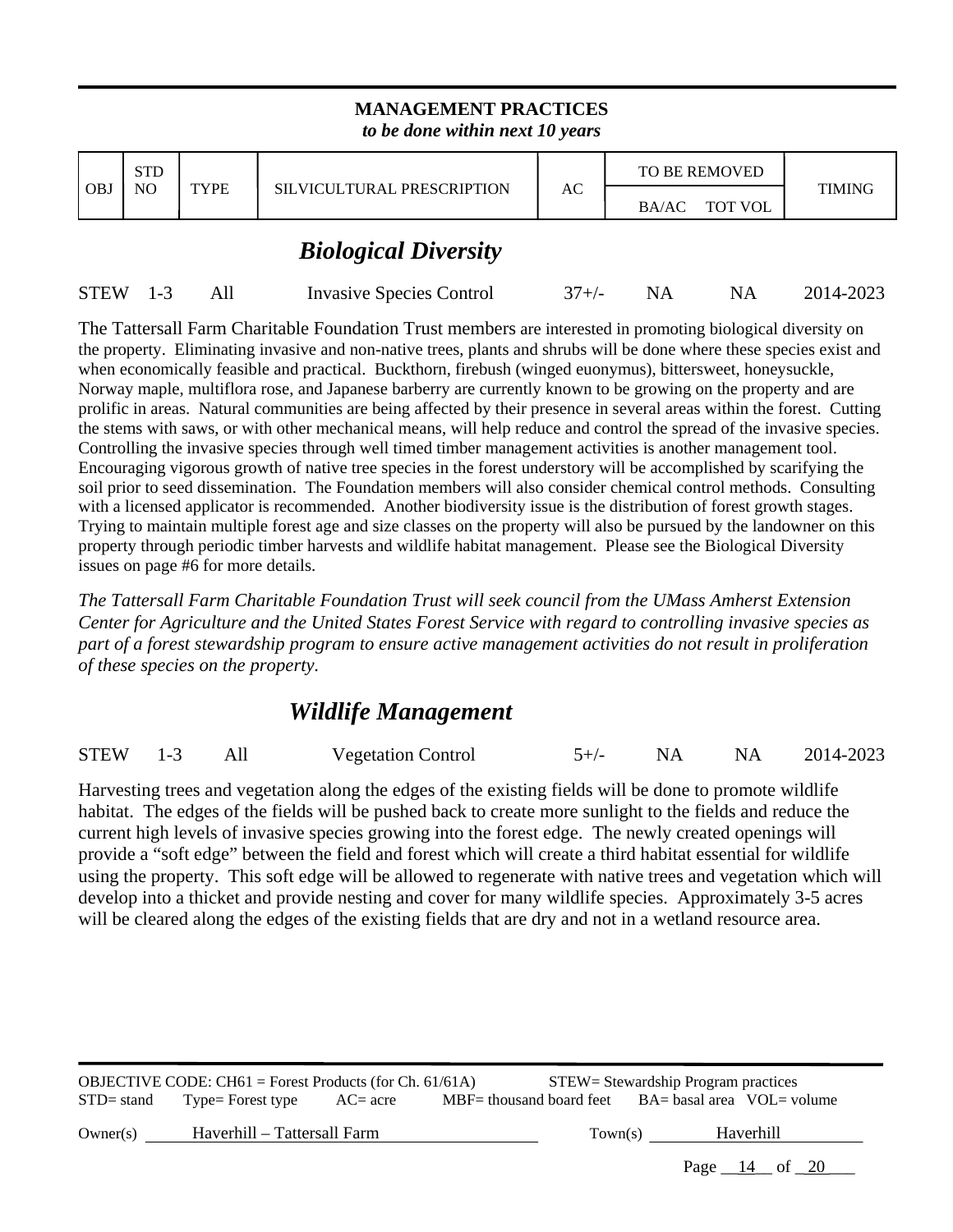#### **MANAGEMENT PRACTICES**  *to be done within next 10 years*

|       | <b>STD</b> |      |                            |                  | <b>TO BE REMOVED</b>           |               |
|-------|------------|------|----------------------------|------------------|--------------------------------|---------------|
| l OBJ | NO         | TYPE | SILVICULTURAL PRESCRIPTION | $\sqrt{2}$<br>АC | <b>TOT VOL</b><br><b>BA/AC</b> | <b>TIMING</b> |

# *Recreation Management Forest Stewardship Education*

| STEW 1-3 All |  | <b>Trail Maintenance</b>            | $37+/-$ | NA <sup>1</sup> | 2014-2023 |
|--------------|--|-------------------------------------|---------|-----------------|-----------|
|              |  | <b>Forest Stewardship Education</b> |         |                 |           |

The existing trails on the Tattersall Farm property will be improved and maintained for the safety, enjoyment and education of the residents of Haverhill. New trails may also be constructed. Trail maps, tags, and interpretive signs will all be variables associated with the management of the trails and the education of those who will be using the trails. Interpretive signs along the trails will help educate the property users about Forest Stewardship matters within the forest interior. The Foundation will work closely with the Haverhill Trails Committee to accomplish these goals.

# *Boundary Maintenance*

| STEW All All |  |  | <b>Boundary Identification</b> |  |  |  | $37 +/-$ NA NA $2014 - 2023$ |
|--------------|--|--|--------------------------------|--|--|--|------------------------------|
|--------------|--|--|--------------------------------|--|--|--|------------------------------|

The boundary lines are defined by stone walls. Painting the boundaries or placing property signs along the boundary lines will allow users and abutters of the property to know the exact location of the property ownership.

|               | OBJECTIVE CODE: CH61 = Forest Products (for Ch. $61/61$ A) |             |                            |         | STEW= Stewardship Program practices |                            |
|---------------|------------------------------------------------------------|-------------|----------------------------|---------|-------------------------------------|----------------------------|
| $STD = stand$ | Type= Forest type                                          | $AC = acre$ | $MBF=$ thousand board feet |         |                                     | BA= basal area VOL= volume |
| Owner(s)      | Haverhill – Tattersall Farm                                |             |                            | Town(s) |                                     | Haverhill                  |

Page  $\_15$  of  $\_20$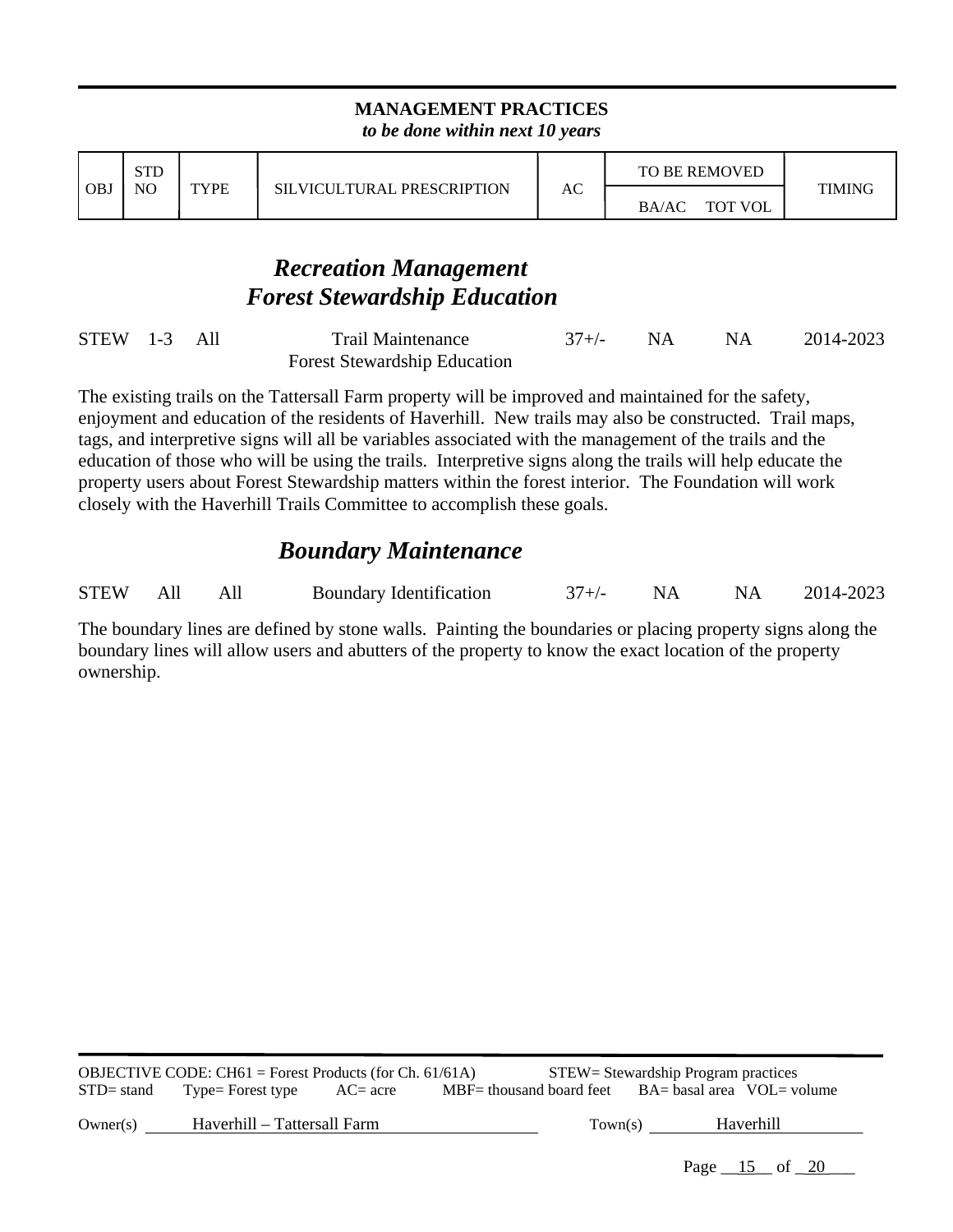**CH. 61/61A Management Plan** I attest that I am familiar with and will be bound by all applicable Federal, State, and Local environmental laws and /or rules and regulations of the Department of Conservation and Recreation. I further understand that in the event that I convey all or any portion of this land during the period of classification, I am under obligation to notify the grantee(s) of all obligations of this plan which become his/hers to perform and will notify the Department of Conservation and Recreation of said change of ownership.

**Forest Stewardship Plan.** I pledge to abide by the management provisions of this Stewardship Management Plan for a period of at least ten years, following approval. I understand that in the event that I convey all or a portion of the land described in this plan during the period of the plan, I will notify the Department of Conservation and Recreation of this change in ownership.

Signed under the pains of perjury:

| $0$ wner(s) Date $\frac{1}{2}$                                                                                                                                                                                                |  |  |  |
|-------------------------------------------------------------------------------------------------------------------------------------------------------------------------------------------------------------------------------|--|--|--|
|                                                                                                                                                                                                                               |  |  |  |
|                                                                                                                                                                                                                               |  |  |  |
| I attest that I have prepared this plan in good faith to reflect the landowner's interest.                                                                                                                                    |  |  |  |
|                                                                                                                                                                                                                               |  |  |  |
| I attest that the plan satisfactorily meets the requirements of CH61/61A and/or the Forest<br>Stewardship Program.                                                                                                            |  |  |  |
|                                                                                                                                                                                                                               |  |  |  |
|                                                                                                                                                                                                                               |  |  |  |
| In the event of a change of ownership of all or part of the property, the new owner must file an<br>amended Ch. 61/61A plan within 90 days from the transfer of title to insure continuation of Ch.<br>61/61A classification. |  |  |  |

| Owner(s) | Haverhill – Tattersall Farm | Town(s) | Haverhill |
|----------|-----------------------------|---------|-----------|
|----------|-----------------------------|---------|-----------|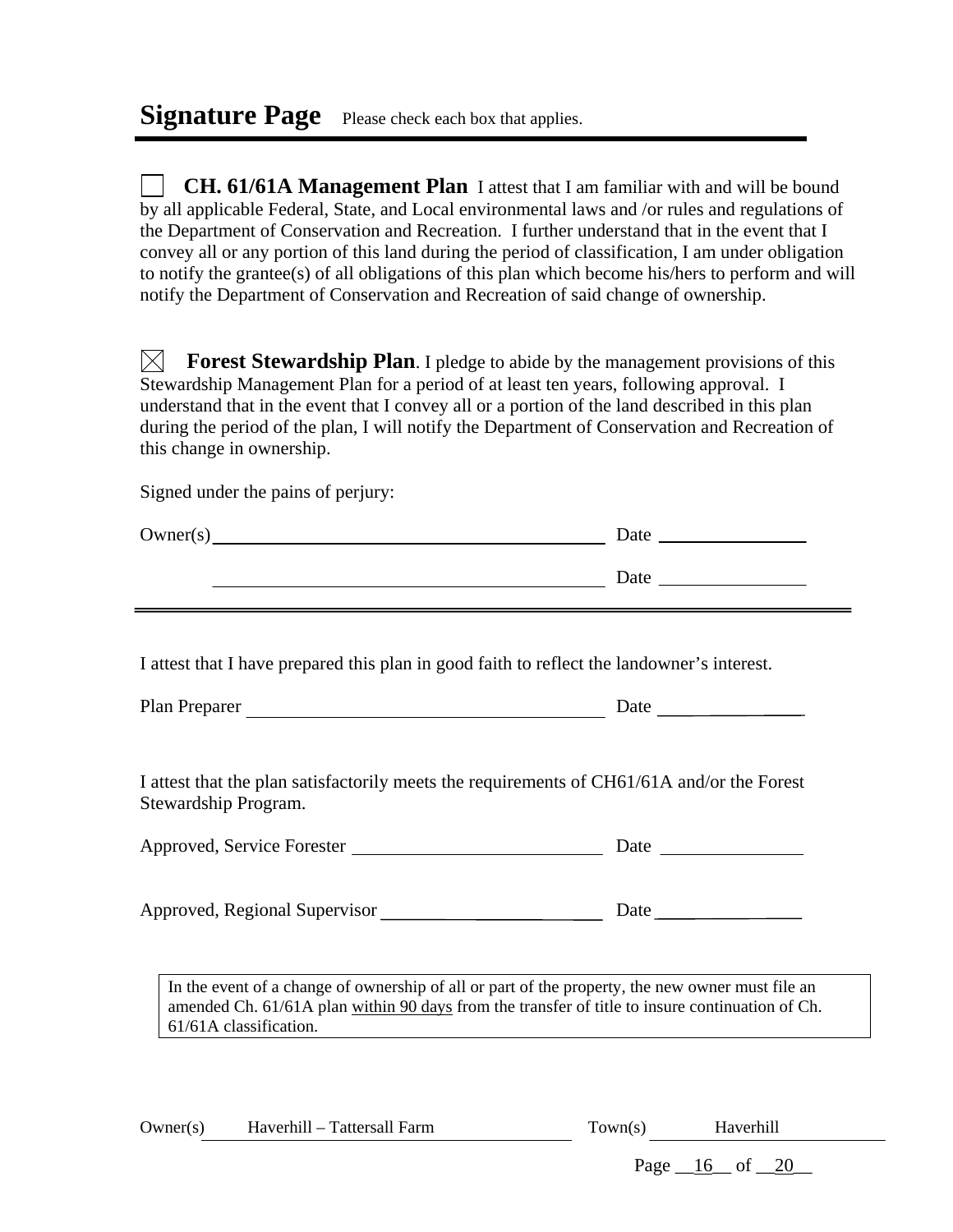

Prepared By: Gary H. Gouldrup Consulting Forester 72 Townsend Street Pepperell, MA 01463 978-433-8780 3/28/2014

Map based on: GPS Field Work and City of Haverhill GIS, 2014

| Legend               |                 |  |
|----------------------|-----------------|--|
| Forest Type Line     |                 |  |
| Wetland Area         | 业<br>Control of |  |
| Woods Road/Trail     |                 |  |
| Stone Wall           |                 |  |
| Stand Type #         |                 |  |
| Stream               |                 |  |
| Oak-Hardwood         | OН              |  |
| White Pine-Hardwoods | WH              |  |
| White Ash            | WA              |  |
| Mixed Hardwoods      | MН              |  |
| <b>Building</b>      |                 |  |
| Iron Pipe            | IP Q            |  |
| Parking Lot          |                 |  |
| Field                |                 |  |



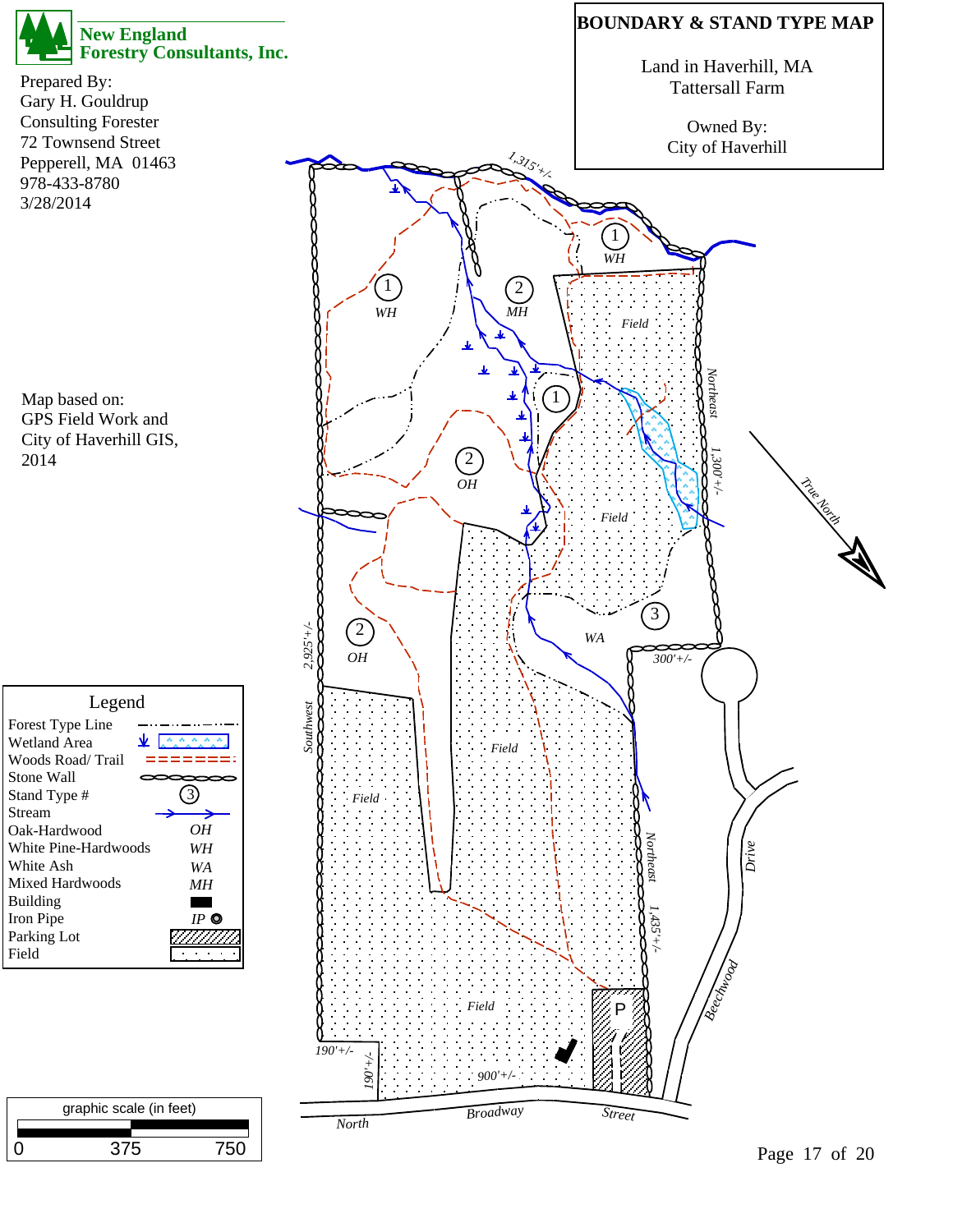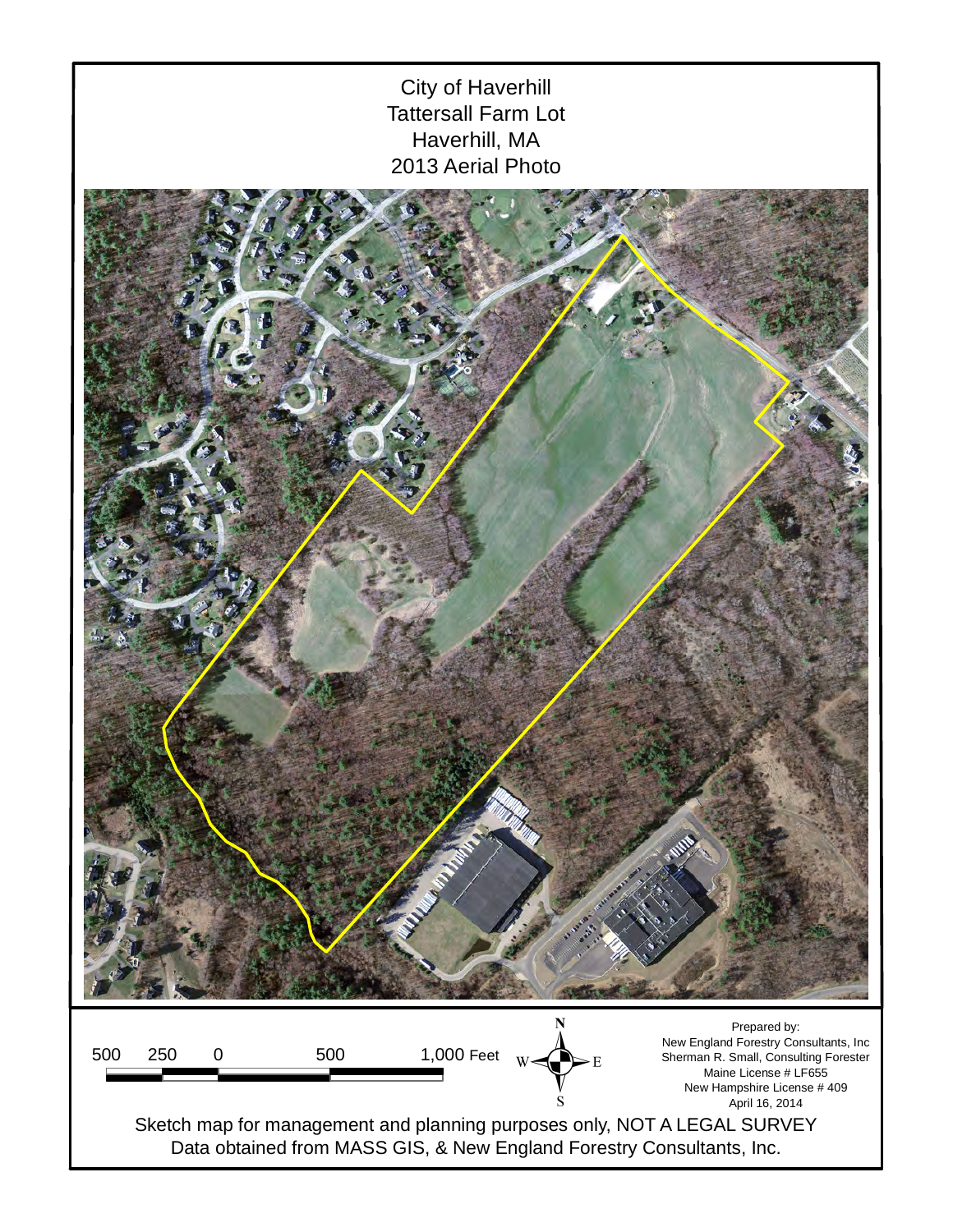